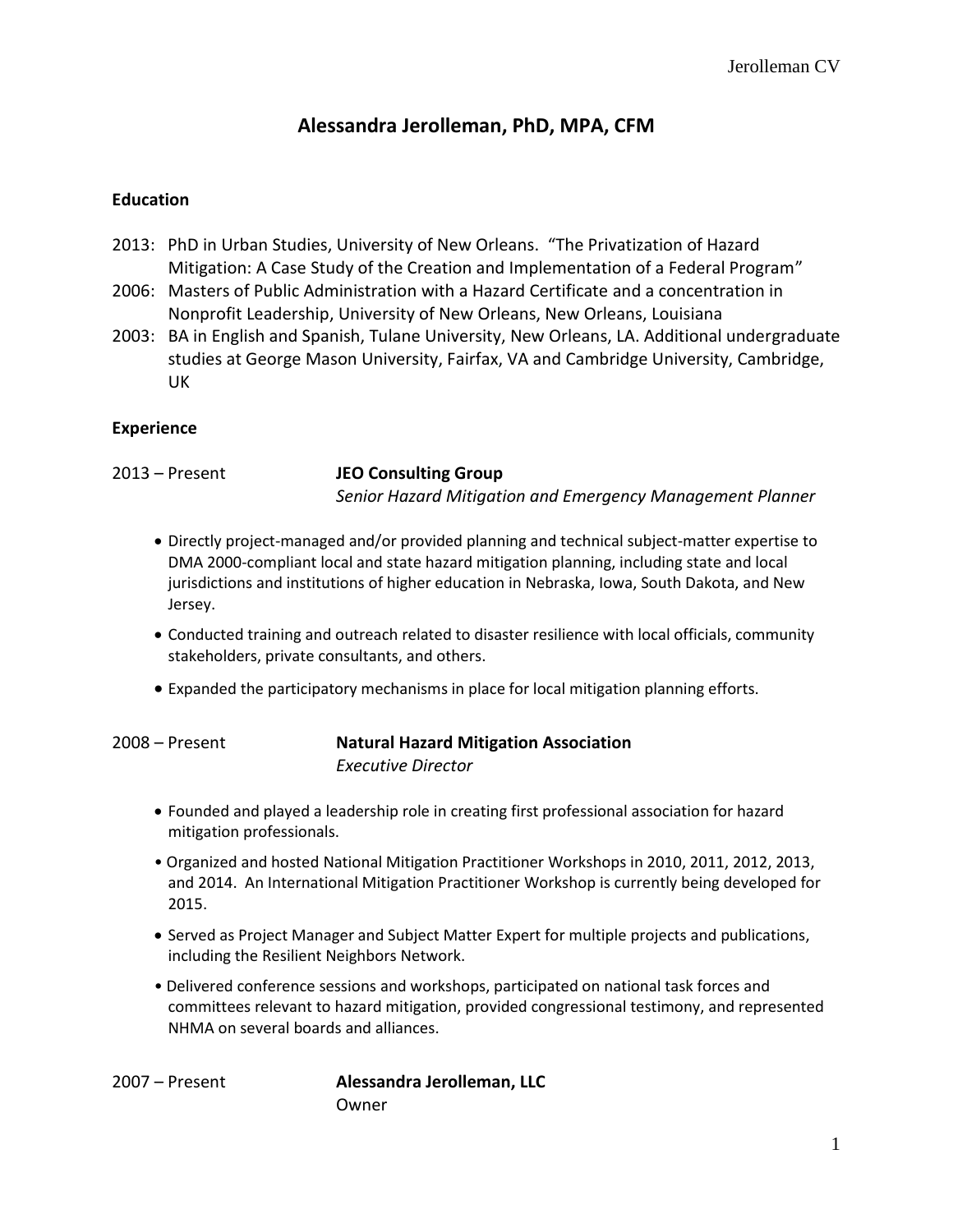- Design and implement various training workshops for communities, states, private firms, and others.
- Provide technical assistance to local and regional firms to strengthen hazard mitigation planning, stakeholder engagement, and project identification.
- Subject Matter Expert in hazard mitigation planning, emergency operations planning, disaster resistant university planning, risk assessment, training, stakeholder mapping, peer networking, disaster resilience, energy assurance and more.

### 2011 - 2012 **Save the Children, New Orleans, Louisiana** *Program Specialist – Ready and Resilient Communities*

- Work in Louisiana and Mississippi as an advocate to ensure that children's needs are being taken into account in emergencies.
- Respond to disasters across the United States to assist with temporary respite care and restoring child related infrastructure.
- Design and implement various training workshops to child care providers, educators and first responders.

| 2007 - 2011 | James Lee Witt Associates, New Orleans, Louisiana  |
|-------------|----------------------------------------------------|
|             | Senior Hazard Mitigation Planner / Project Manager |

- Directly project-managed and/or provided planning and technical subject-matter expertise to DMA 2000-compliant local and state hazard mitigation planning, including state and local jurisdictions and institutions of higher education in Louisiana, Oklahoma, New Jersey, Mississippi, Virginia, Texas and Iowa.
	- $\triangleright$  PM and Senior Planner for one state hazard mitigation plan, three parish (counties) hazard mitigation plans, three project scoping and plan update projects in Louisiana under a pilot program, and one city.
	- $\triangleright$  Senior Planner and QA/QC for one state hazard mitigation plan, eight county hazard mitigation plans, one regional hazard mitigation plan, one city hazard mitigation plan, one parish (county) hazard mitigation plan, one college disaster resistant university plan, and three university disaster resistant university plans.
	- $\triangleright$  SME and QA/QC for three parish hazard mitigation plans, one university plan, one city plan and one state EMAP accreditation.
- Project managed contracts, including: oversight of budgets, timelines, and scopes; client relationships and customer service; staffing and subcontractors; conflict management and overall project risk management (i.e., identification and mitigation of challenges)
- Delivered conference sessions and large project-related presentations, facilitated large and small discussions, and provided executive briefings to top leaders

#### 2007 **The Solutient Corporation, New Orleans, Louisiana**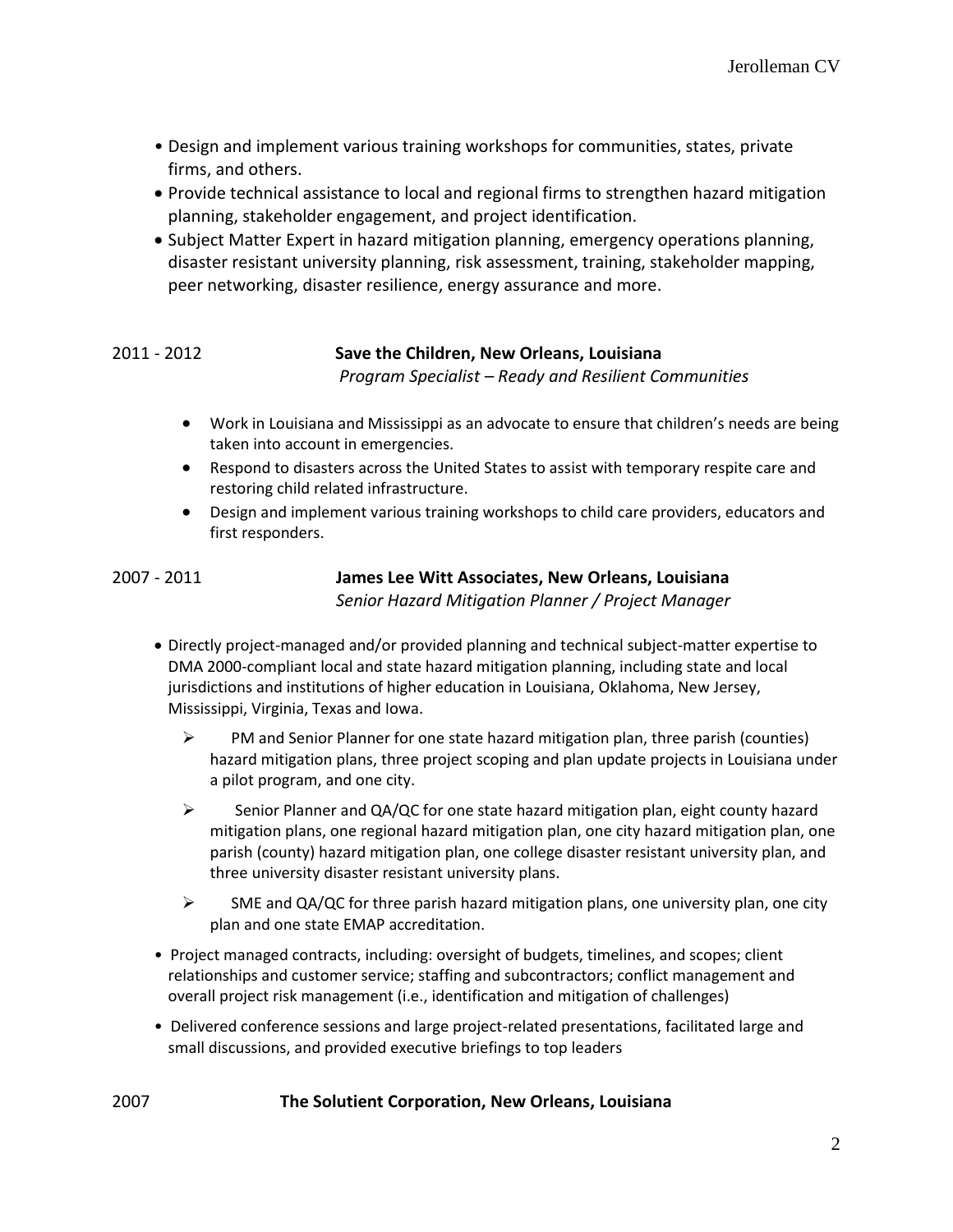#### *Hazard Mitigation Specialist*

• Provided information to Road Home applicants regarding hazard mitigation project types

#### 2005-2006 **Center for Hazards Assessment, Response and Technology University of New Orleans, New Orleans, Louisiana** *Graduate Research Assistant*

- Conducted applied research related to mitigation, community outreach and disaster planning within several Louisiana communities and for the University.
- Performed benefit-cost analyses for the potential retrofitting of university buildings, flood mitigation planning for several suburban New Orleans neighborhoods with a focus on repetitive flood loss properties, identified and implemented outreach projects for the Disaster Resistant University project, and conducted community outreach related to FEMA's Hazard Mitigation Grant Program.

# **Professional**

## **Affiliations** Association of State Floodplain Managers, *Certified Floodplain Manager*

|        | American Society of Public Administration, Secretary, Executive<br>Committee Member of the Section of Emergency and Crisis Management<br>American Society of Public Administration, Vice President, Greater New<br>Orleans Chapter<br>Coastal Community Resilience Advisory Group, Louisiana Coastal<br>Protection & Restoration Authority, Member<br>Natural Hazard Mitigation Association, Founder and Executive Director<br>National Hazard Mitigation Collaborative Alliance, Tri-Chair<br>Flood Loss Outreach and Awareness Task Force, New Orleans, Program<br>for Public Information Committee Member<br>Jefferson United Mitigation Professionals, Jefferson Parish, Program for<br><b>Public Information Committee Member</b> |
|--------|----------------------------------------------------------------------------------------------------------------------------------------------------------------------------------------------------------------------------------------------------------------------------------------------------------------------------------------------------------------------------------------------------------------------------------------------------------------------------------------------------------------------------------------------------------------------------------------------------------------------------------------------------------------------------------------------------------------------------------------|
|        | Greater New Orleans Disaster Recovery Partnership, Former Board<br>Member<br>Louisiana Floodplain Managers Association<br>The Honor Society of Phi Kappa Phi                                                                                                                                                                                                                                                                                                                                                                                                                                                                                                                                                                           |
| Awards | 2014 Distinguished Alumni Award, University of New Orleans<br>2012 NHMA President's Award<br>2008 ASPA Petak Prize for the Best Paper in Emergency Management<br>2006 Mary Fran Myers Scholarship Recipient, University of Colorado,<br><b>Natural Hazards Center</b><br>2006 Marcus B. Christian Scholarship Recipient, UNO<br>2006 Founder's Forum Fellowship (ASPA)                                                                                                                                                                                                                                                                                                                                                                 |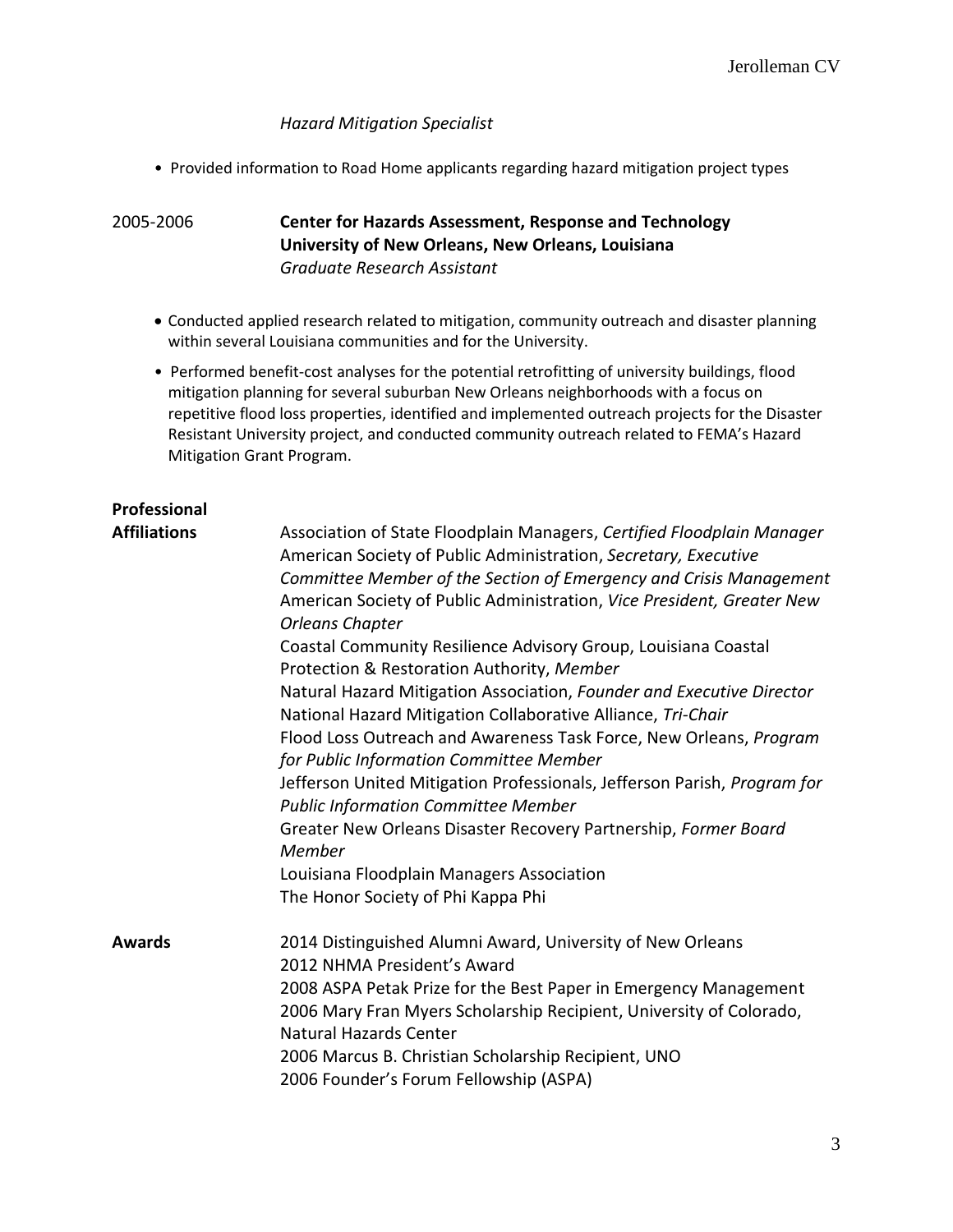**Presentations, Workshops and Courses Taught**

> *Child Care Emergency Planning* Speaker Natural Hazards Center Workshop, 2014

*Enterprise Community Partners Green Communities Resiliency Roundtable* Invited Stakeholder GBC Round Table, 2014

*Involving Citizens in Issues of Hazard Mitigation and Planning for Disaster Resilience* Moderator Natural Hazards Center Workshop, 2014

*Hazard Mitigation Planning for Nebraska Natural Resource Districts – Advanced Plan Model* Speaker ASFPM, 2014

*Best Practices for DMA 2000 Hazard Mitigation Plan Updates* Workshop Trainer ASFPM, 2014

*The Privatization of Hazard Mitigation: A Case Study of the Creation and Implementation of a Federal Program*  Speaker American Society for Public Administration, 2014

*FEMA G-318: Hazard Mitigation Planning* Instructor Pennsylvania Emergency Management Agency 2014

*IS-36 Multi-Hazard Planning for Childcare* Trainer Various Sessions, 2014

*International Hazard Mitigation Practitioners Workshop* Workshop Organizer 2014

*Child Care Emergency Planning Training* Developer and Trainer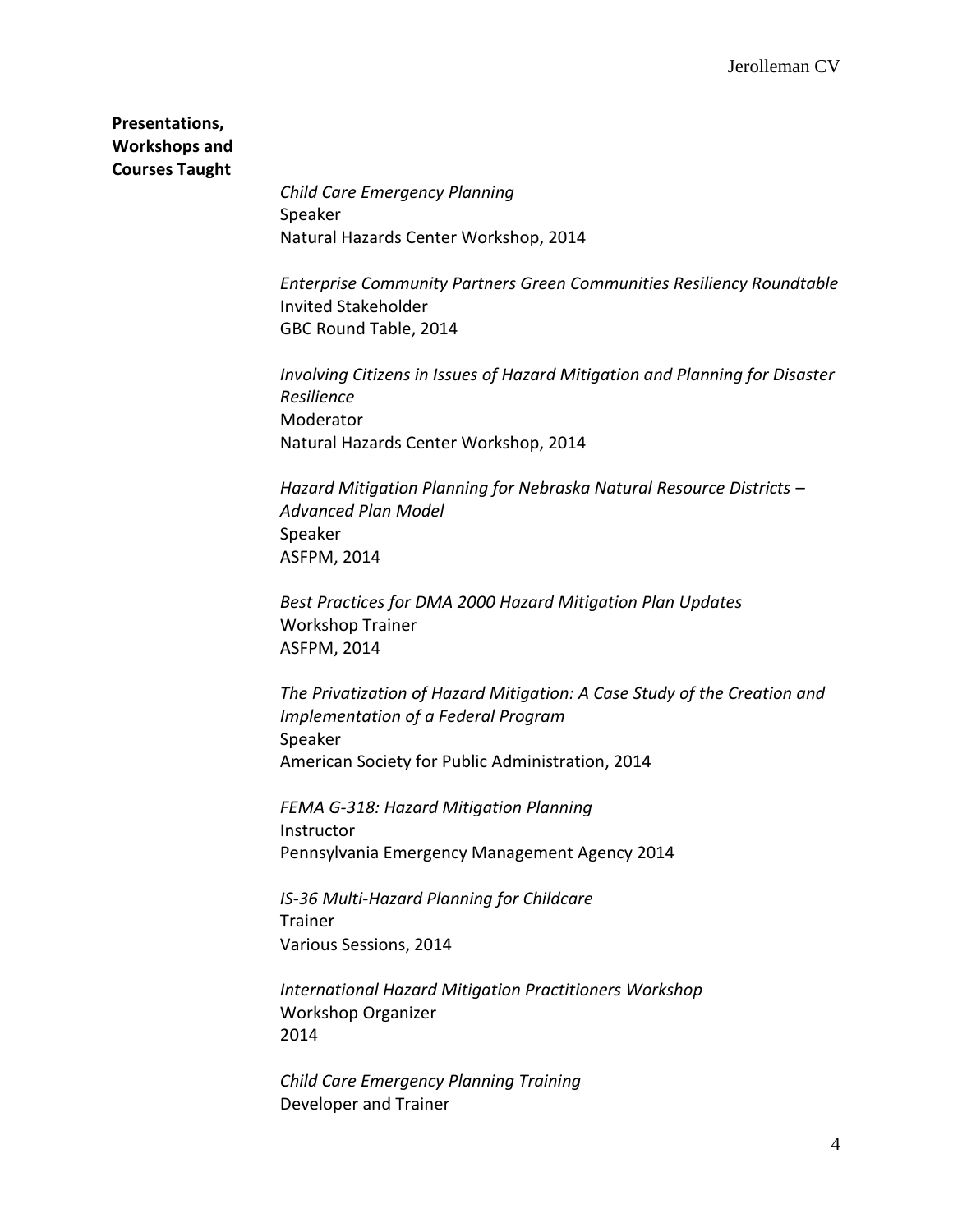Various Sessions, 2014

*Child Friendly Spaces: Temporary Respite Care* Workshop Instructor City of New Orleans, 2014

*Hazard Mitigation* Awards Lunch Keynote Iowa APA, 2013

*Integrating Adaptation in Hazard Mitigation Efforts* Webinar Speaker EPA, 2013

*Bridging the Gap: Hazard Mitigation in the Global Context* Speaker American Society for Public Administration, 2013

*Fostering Grass Roots Disaster Resilience and Sustainability* Speaker American Society for Public Administration, 2013

*Fostering Resilient Communities: Implementing a Whole Community Approach*  Workshop Trainer American Society for Public Administration, 2013

 *Emergency Planning for Child Care: Protecting the Youngest on Your Campus* Speaker Disaster Resilient University Workshop, 2013

*International Hazard Mitigation Practitioners Workshop* Workshop Organizer 2013

*Nine Steps to Build Back Smarter* Speaker Disaster Resilient University Workshop, 2013

*Child Care Emergency Planning Training* Developer and Trainer Various Sessions, 2013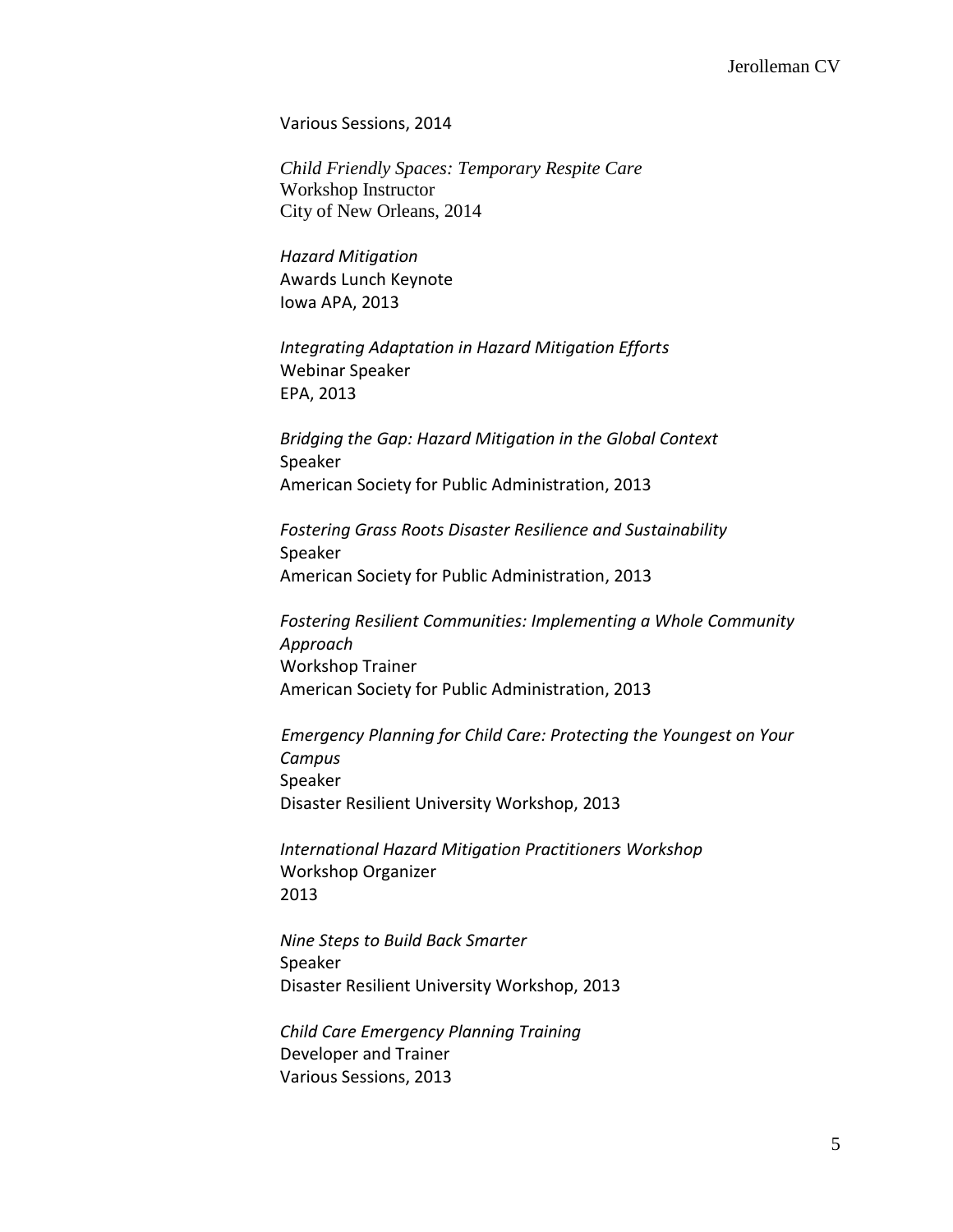*Building Resilience Workshop IV* Workshop Organizer 2013

*Child Care Emergency Planning Training* Developer and Trainer Various Sessions, 2012

*Social Change and the Building Resilience Workshop* Plenary Speaker Social Change Film Festival, 2012

*Utah Natural Hazards Legal Workshop* Workshop Organizer 2012

*NHMA's Resilient Neighbors Network* Speaker EM Forum, 2012

*Resilient Neighbors Network* Speaker Silver Jackets Workshop, 2012

*Enhancing Emergency Planning for Children in Disasters* Speaker SECOPA, 2012

*Post-Disaster Toolkit* Moderator Natural Hazards Center Workshop, 2012

*Resilient Neighbors Network* Moderator Natural Hazards Center Workshop, 2012

*International Hazard Mitigation Practitioners Workshop* Workshop Organizer 2012

*Fostering Resilient Communities: Implementing a Whole Community Approach from a Mitigation Perspective* Workshop Trainer ASFPM, 2012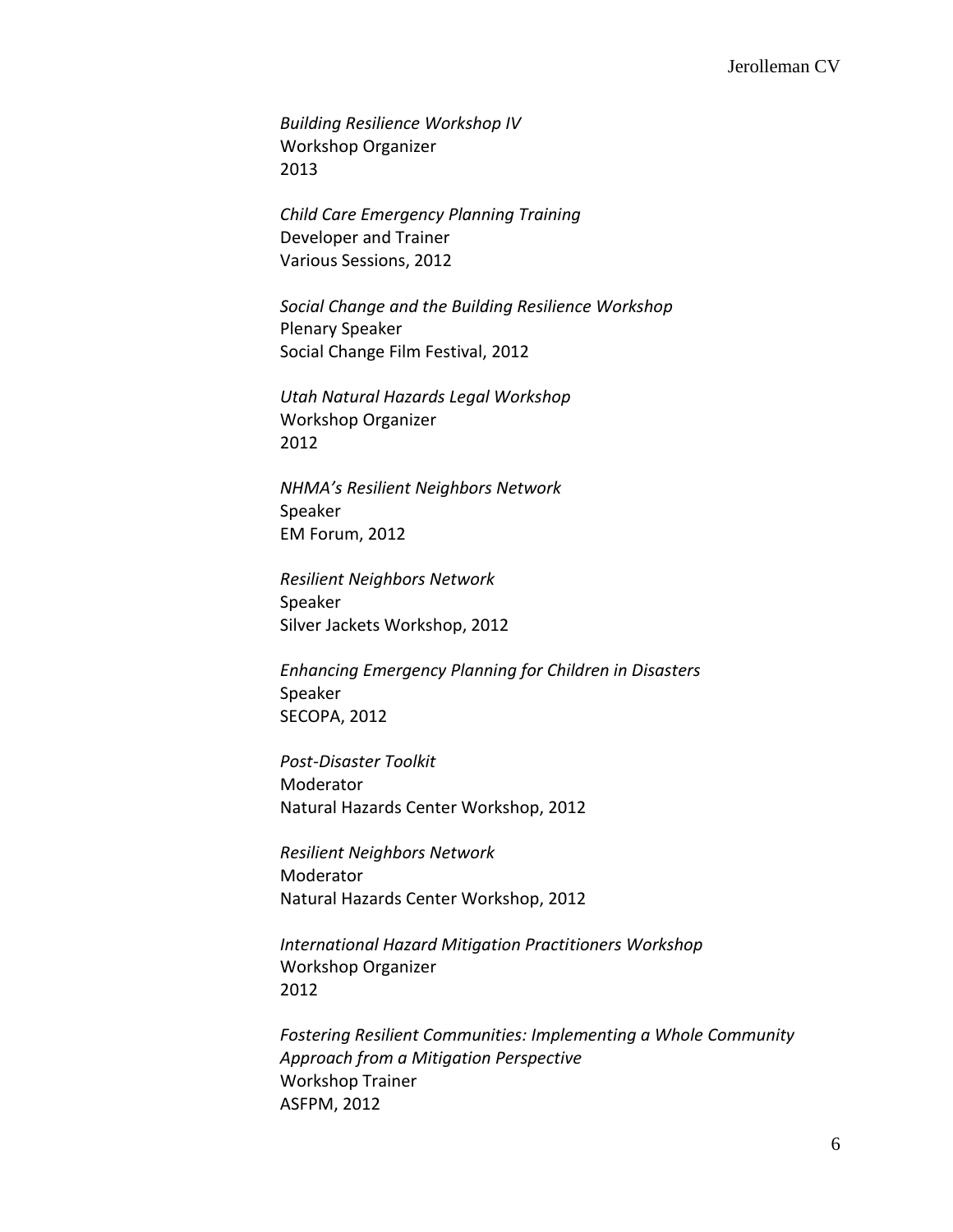*Building Resilience Workshop III* Workshop Organizer 2012

*Hazard Mitigation and Climate Adaptation* Speaker AMS Washington Forum, 2012

*FEMA G-318: Hazard Mitigation Planning* Instructor Pennsylvania Emergency Management Agency 2012

*Natural Hazard Mitigation Association*  Speaker National Storm Shelter Association Meeting, 2012

*Integrating Hazard Mitigation and Climate Adaptation* Speaker American Meteorological Society Conference, 2012

*Current and Future Trends in Hazard Mitigation* Speaker International Disaster Conference and Expo, 2012

*Child Friendly Spaces: Temporary Respite Care* Workshop Instructor Mississippi NCCC - 2012

*Children's Unique Needs in Emergencies* Training Session Multiple Deliveries, 2011-2012

*The Patchwork Quilt* Trainer National Flood Proofing Conference IV, 2011

*A Safe, Secure, and Sustainable Coast: A Current Snapshot of Nonstructural Mitigation along Coastal Louisiana* Speaker National Flood Proofing Conference IV, 2011

*Current and Future Trends in Hazard Mitigation 1 and 2* Speaker Pennsylvania Emergency Management Agency Conference, 2011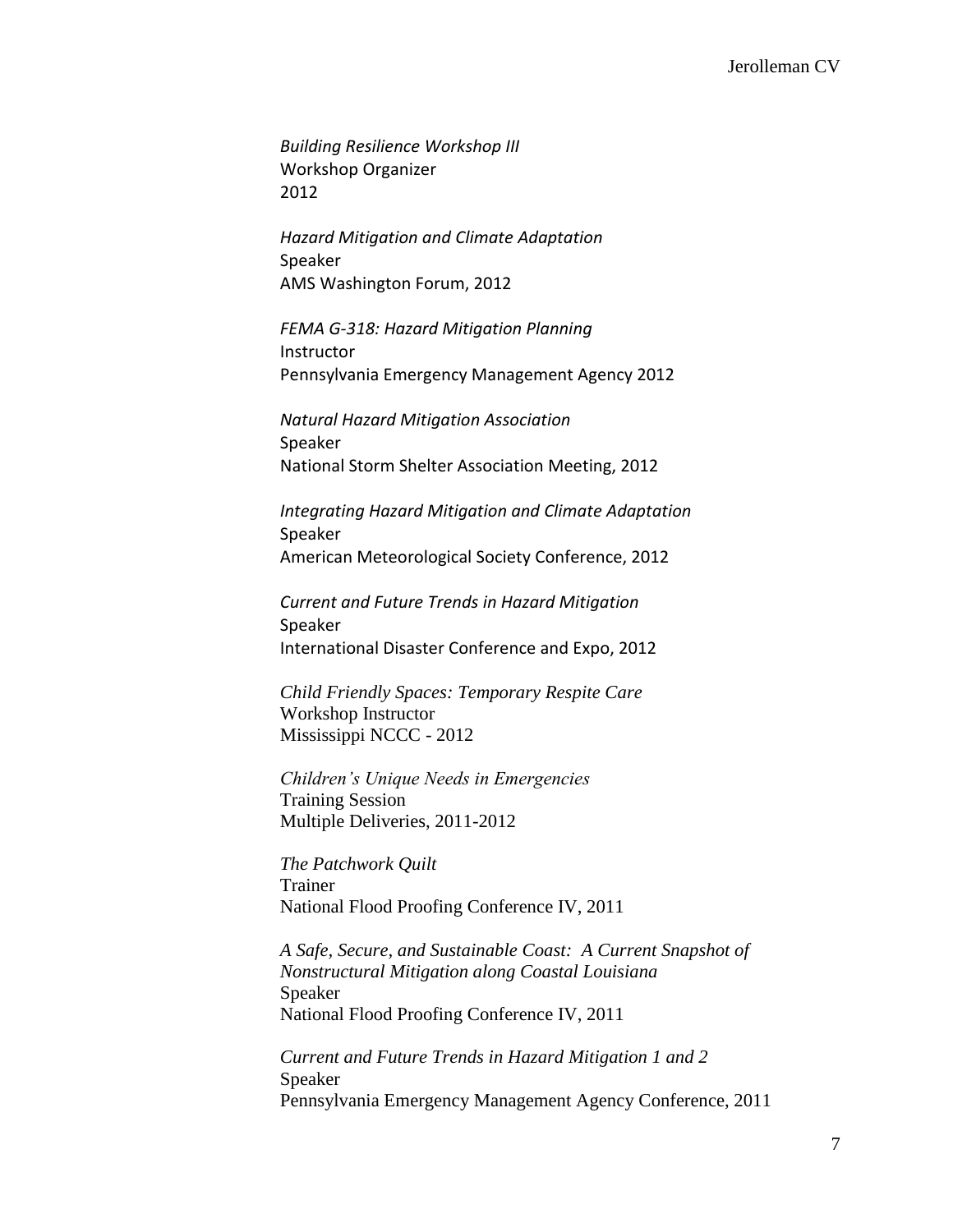*Why Mitigation Matters: How Congress can Encourage Disaster Efforts to Support Community Resilience and Reduce Economic Burdens on Constituents* Speaker Briefing to the House Infrastructure and Transportation Committee 2011

*Hazard Mitigation on the Ground* Created and Served as Host National Hazard Mitigation Practitioners Workshop, 2011

*Child Friendly Spaces: Temporary Respite Care* Workshop Instructor NCCC - 2011

*Planning for Children in Disasters* Speaker FEMA Region VI Mitigation Conference, 2011

*Children in Disasters* Workshop Instructor National Hurricane Conference 2011

*Mitigation Rap Session* Speaker on behalf of NHMA National Hurricane Conference 2011

*Natural Hazard Mitigation for Infrastructure* Served as Discussant Presented at American Society of Public Administration Conference 2011

*Unique Needs of Children in Emergencies* Served as Panelist Groves Family Conference 2011

*Risk Assessments at the Campus Level* Speaker Disaster Resistant University Conference 2011

*FEMA G-318: Hazard Mitigation Planning* Instructor Pennsylvania Emergency Management Agency 2011

*Motivating Local Governments to Reduce Hazards Risks* Served as Panelist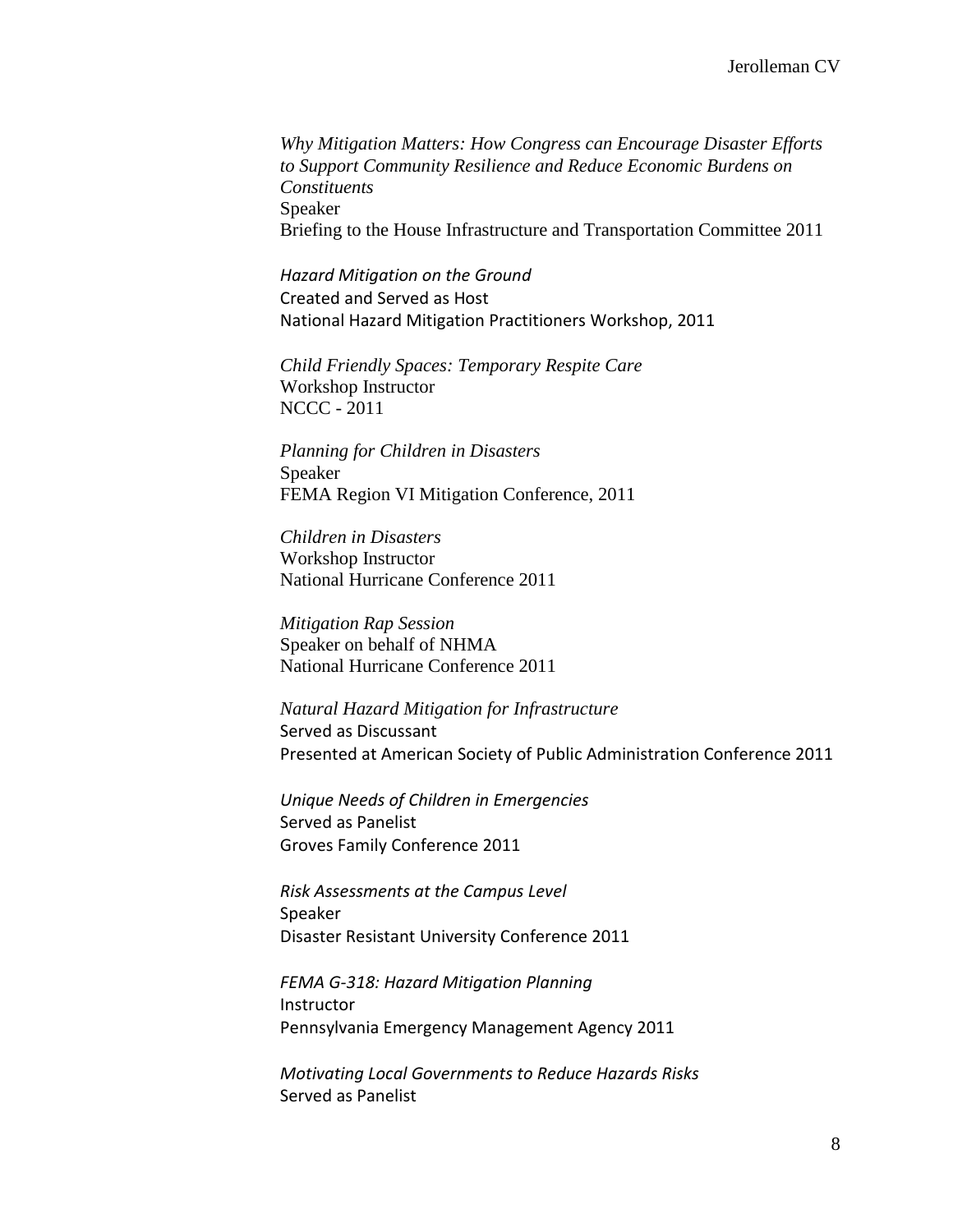Natural Hazards Workshop 2010

*Implementing Gilbert White's Vision: Moving Hazard Mitigation Forward* Created and Served as Host Two day Add-On Session to the Natural Hazards Workshop 2010

*Early Bird Session: Hazard Mitigation Planning* Served as Host Presented at Association of State Flood Plane Managers Conference 2010

*Getting the Most out of Hazard Mitigation Planning* Served as Moderator Presented at Association of State Flood Plane Managers Conference 2010

*Natural Hazard Mitigation: Pre-Disaster Accountability and Responsibility* Served as Discussant Presented at American Society of Public Administration Conference 2010

*Hazard Mitigation Planner: Updating State and Local Mitigation Plans* Served as Moderator National Hurricane Conference 2010

*Mitigation Rap Session* Speaker on behalf of NHMA National Hurricane Conference 2010

*Legacy of Hurricane Katrina: Opportunity and Challenge* Served as Discussant Presented at American Society of Public Administration Conference 2009

*Expanded Mitigation Strategies: Turning Plans into Projects* Co-Presented by Stuart Wallace, AICP Presented at Association of State Flood Plane Managers Conference 2009

*Ground Truthing the Repetitive Loss List* Co-Presented by Stuart Wallace, AICP Presented at Association of State Flood Plane Managers Floodproofing Conference 2008

*Progress Report: Louisiana's Hazard Mitigation Planning Pilot Grant Program* Co-Authored by Stuart Wallace, AICP Presented at Association of State Flood Plane Managers 2008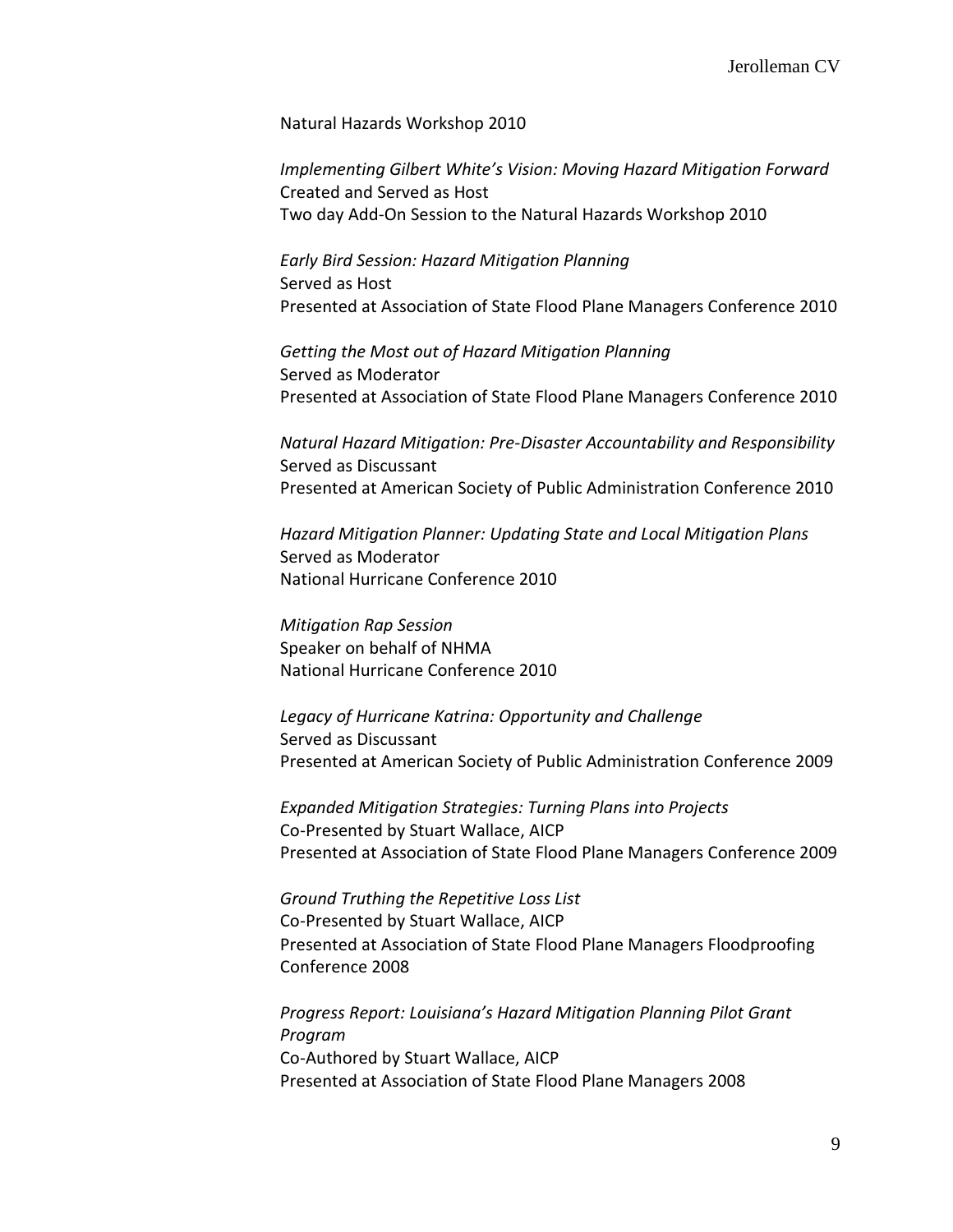*A Case Study in Implementation and Programmatic Failure: FEMA's Hazard Mitigation Grant Program in Southeastern Louisiana* Co-Authored by Dr. John Kiefer and Lindsey McCormick, MPA Presented at American Society of Public Administration 2008

*FEMA Trailers as Emergency Housing: Keeping Short Term Shelter from Becoming a Long Term Conference* Co-Authored by Lindsey McCormick, MPA Presented at SECoPA 2006

#### **Publications**

Klima, Kelly & Jerolleman, Alessandra (forthcoming). "A Rose by Any Other Name – Communicating Between Hazard Mitigation, Climate Adaptation, Disaster Risk Reduction, and Sustainability Professionals". Journal of Environmental Studies and Sciences.

Jerolleman, Alessandra & Kiefer, John. (forthcoming). The Private Sector's Role in Disasters: Leveraging the Private Sector in Emergency Management - Preparedness, Response, Recovery, and Mitigation. CRC Press.

Jerolleman, Alessandra (2014). "National Disaster Mitigation Framework." Encyclopedia of Public Administration and Public Policy. Taylor & Francis.

Klima, Kelly & Jerolleman, Alessandra (2014): "Bridging the Gap: Hazard Mitigation in the Global Context" Journal of Homeland Security and Emergency Management (DGJHSEM), 11(2): 209-216.

Kiefer, John & Jerolleman, Alessandra (2013) "What Has Been Done? Louisiana After Katrina." In Kapucu, Naim & Liou, Kuotsai Tom (eds). (2013). Disasters & Development: Issues and Country Studies.

Jerolleman, Alessandra & Kiefer, John. (2012). Natural Hazard Mitigation: A Casebook for Academics and Practitioners. CRC Press.

Peer Reviewer "A comparative study on key issues of post-earthquake recovery and reconstruction planning: lessons from US, Japan, Iran and China." Natural Hazards Review, 2014

Peer Reviewer "Ready or Not? How Citizens and public officials perceive risk and preparedness." American Review of Public Administration, 2013

Peer Reviewer "Effective Organizational Communication for Managing Emergencies: Public-educational Networks in Emergency Response Management," American Review of Public Administration 2012